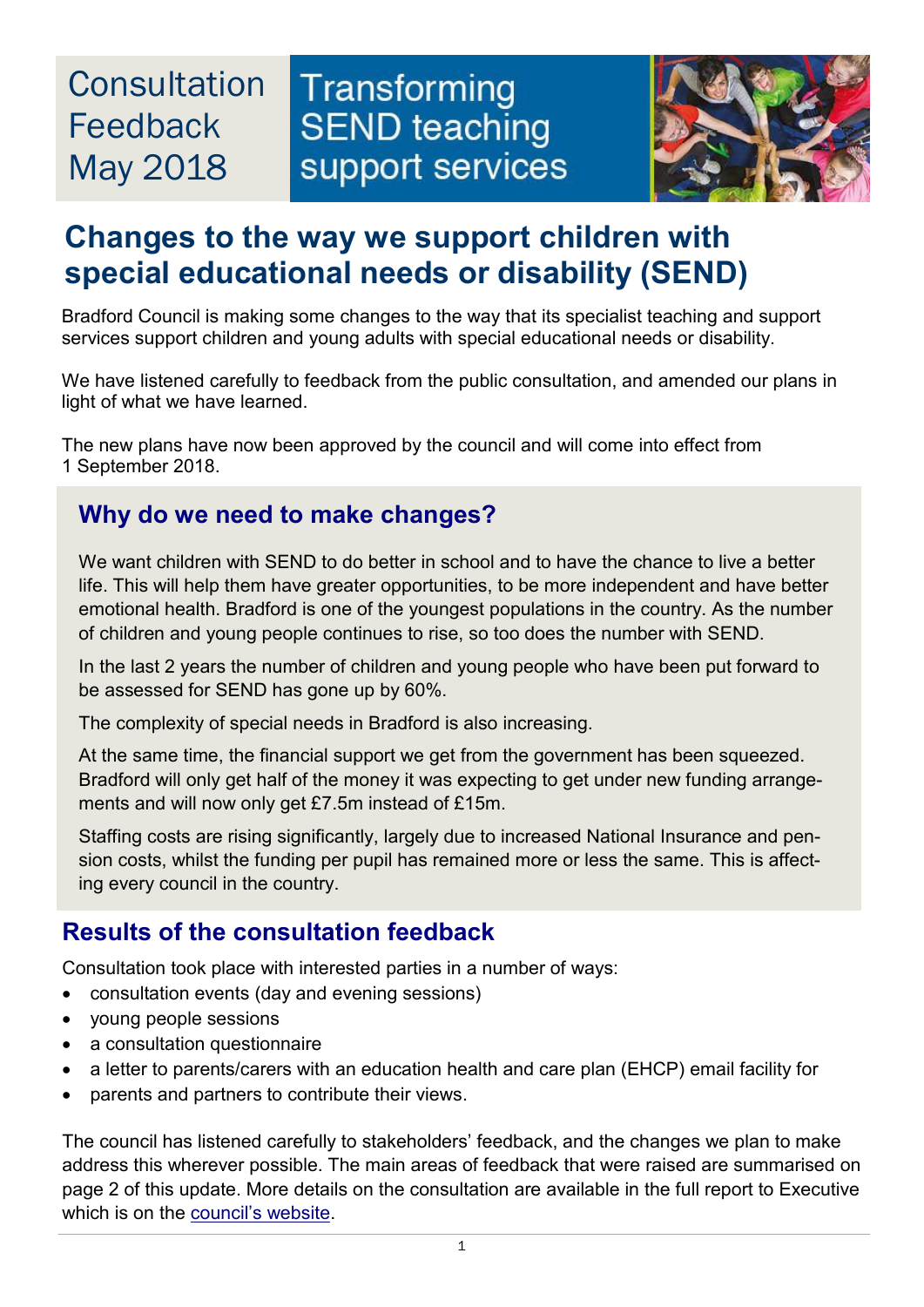#### Is enough resource being given to SEND services? What will happen to waiting times for an education health and care plan (EHCP)? Specialist teaching support services are involved in the assessment of a child's education health and care plan and there will be no change to this duty. The special educational needs assessment team and the current 14-19 SEND vulnerable children's team are outside the scope of the changes. Parents value portage services and don't want to see this service diluted or isolated How would a parent support a child whose needs crossed two of the proposed areas? Will the need to generate income of 30% lead to inequality of provision? Can the new services generate income of 30% as EHCP services must be free? Should the service have a better balance of high and low incidence? Would having a low incidence team increase the number of children who are home educated? How will you manage the quality of time spent with families and make sure locality What if a mainstream school refused a child if it meant having to pay for additional support? This could cause disruption to a child's learning. Parents prefer one point of contact for specialist services. There will now be six full-time portage home visitors, an increase from the original proposals of four . There are more staff in the high incidence team compared to the low incidence team. We are developing a trading model based on the non-statutory teams within the new service. We will be gathering views to look at ways the teams could generate income. Teaching support services will continue to work closely with schools to make sure statutory duties are delivered. The council will continue to have the statutory duty to maintain Bradford EHCPs. There will be one new service so where there are children with a range of needs the service will be able to co-ordinate their joint support more efficiently. If a child's parents or a young person makes a request for a specific nursery, school or post-16 institution to be named in their EHCP, the council must comply with that preference unless: • It was unsuitable for their age, ability, aptitude or SEN; or Their attendance was incompatible with the efficient education of others or the efficient use of resources. The service will provide one point of contact for the referral pathway. What will happen as a result... Services will be coordinated centrally but teams will work closely with Family Hub locality areas. What you said... There is no evidence the plans would increase numbers of children and young people who are home educated. Parents choose to home educate for many reasons.

areas have the right level of support?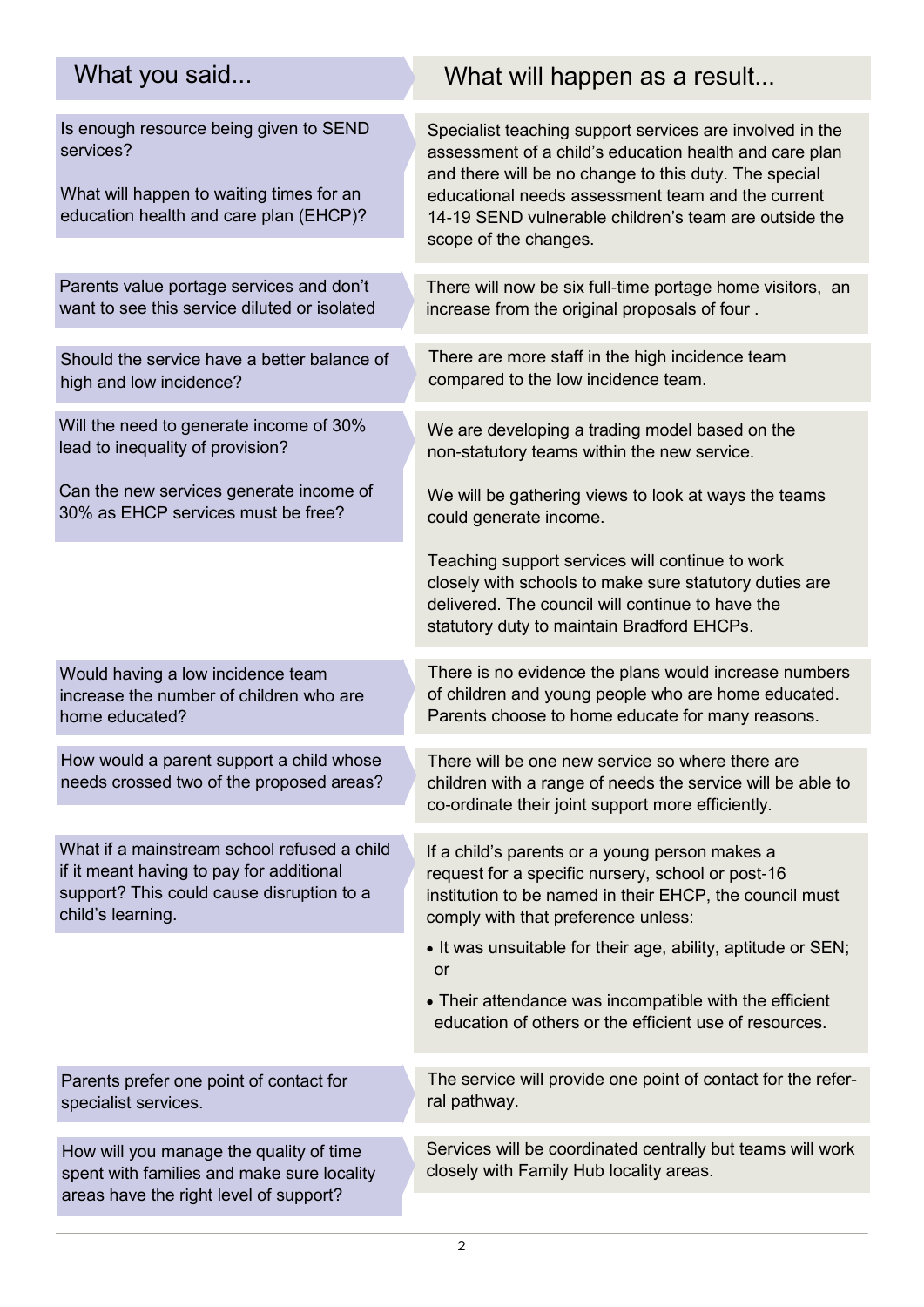#### **What will change?**

The teaching and support services for children and young people (aged 0 to 25) who have SEND will be brought together in one service – The SEND Inclusive Education Service.

The SEND Inclusive Education Service will be split into two teams, who will work closely together to support children and their families.

One team will support children who have the types of special educational needs we see most often and include support for very young children

This team will be called the High Incidence Team. Their work will include:

- Children with autism, learning disabilities and difficulties.
- Children with social, emotional and mental health needs.
- Portage home visitors a pre-school home visiting support service for young children and their families.

 Equality and access (Inclusion) officers who work with early education settings such as day care nurseries.

The other team will support children who have the types of special educational needs we see less often but are complex. This team will be called the Low Incidence Team. Their work will include:

- Hearing impairment.
- Visual impairment.
- Multi-sensory impairment.
- Physical and medical needs.

Both teams will also offer support to young people throughout their journey through school, and into training, further education and employment. Both of the teams will work closely together as part of the SEND Inclusive Education Service.

These teams will continue to support all the statutory work that the Council has to provide. Some of the team will generate income, where the work is not legally required and they will look at providing activities such as training, which will help schools, staff and partners to better meet the needs of children and young people with SEND.

There will be a single point of contact for families, children, schools and other settings. This will mean better communication between services, more efficiency and a more joined-up approach to children and young people with SEND.

The SEND Inclusive Education Service will work closely with the Prevention and Early Help service in their four local hubs - Keighley and Shipley, Bradford East, Bradford West and Bradford South.

There will be a much clearer pathway for children and young people to be referred between the two services. Communication will be better and there will be a more joined-up approach.

These changes should mean that we are able to keep the expertise and experience of our specialist SEND teams within the district. They will make sure that all children and young people with SEND get high quality support from the full range of trained specialist staff.

Our aim is that all children and young people with SEND have greater opportunities to be more independent, have better emotional health and can live their lives to the full.